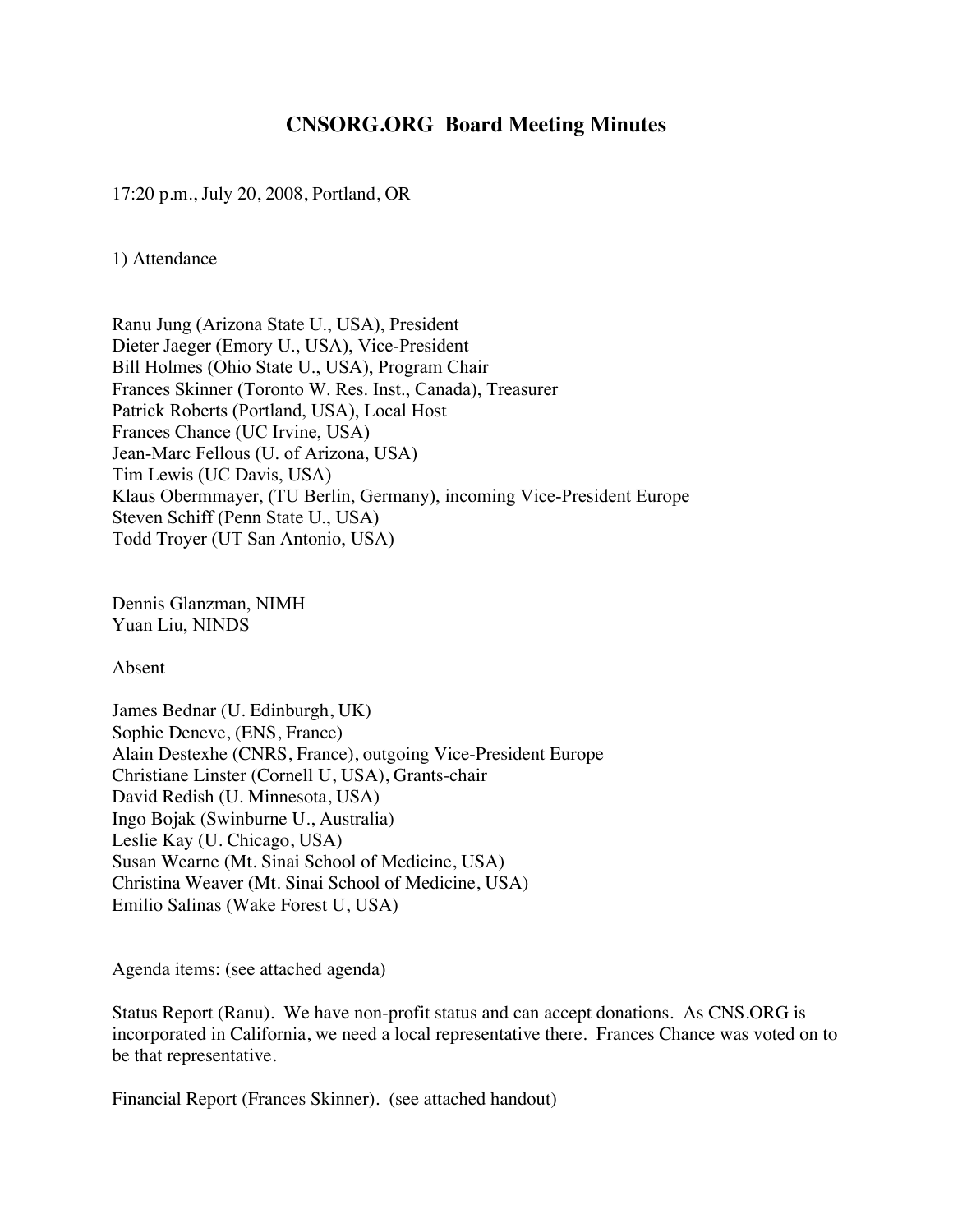Reiterated that either treasurer or president must be resident in US A US bank account is required.

Funding Prospects (Yuan and Dennis) Grant funding could become available upon application: NINDS: 1 year max 10K NIMH: 5 years max, usually only given once

Web Page (Ranu) New web site is almost complete, but not going active during meeting. Managed by academicwebpages.com, with a 24h update cycle

Call for Proposals (Ranu) The current template is a big advance over previous year. Could use a bit more detail on financing.

Sponsorhip (Jean-Marc) Obtained \$5900 in sponsorship this year, have 30 organizations in database.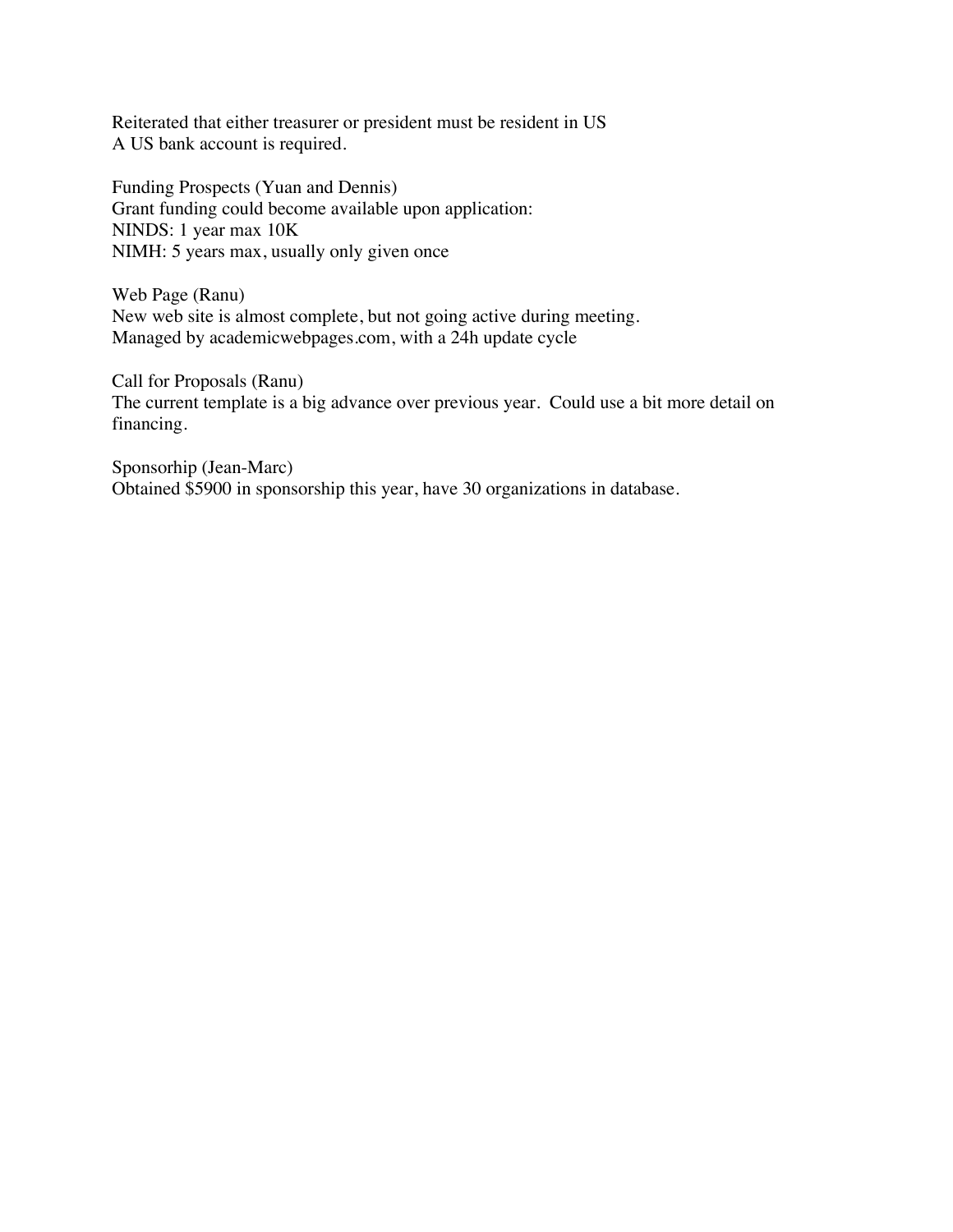## 12:00 – 2:00 p.m., July 21, 2008, Portland, OR

## 1) Attendance

Ranu Jung (Arizona State U., USA), President Dieter Jaeger (Emory U., USA), Vice-President Bill Holmes (Ohio State U., USA), Program Chair Frances Skinner (Toronto W. Res. Inst., Canada), Treasurer Patrick Roberts (Portland, USA), Local Host Frances Chance (UC Irvine, USA) Jean-Marc Fellous (U. of Arizona, USA) Tim Lewis (UC Davis, USA) Klaus Obermmayer, (TU Berlin, Germany) incoming Vice President Europe Steven Schiff (Penn State U., USA) Todd Troyer (UT San Antonio, USA) Avrama Blackwell (George Mason Univ., USA, new board member)

Dennis Glanzman, NIMH Yuan Liu, NINDS

Absent

James Bednar (U. Edinburgh, UK) Sophie Deneve, (ENS, France)

Alain Destexhe (CNRS, France), Outgoing Vice-President Europe Christiane Linster (Cornell U, USA), Grants-chair David Redish (U. Minnesota, USA) Ingo Bojak (Swinburne U., Australia) Leslie Kay (U. Chicago, USA) Susan Wearne (Mt. Sinai School of Medicine, USA) Christina Weaver (Mt. Sinai School of Medicine, USA) Emilio Salinas (Wake Forest U, USA)

Travel Awards

31 students were funded out of 42 applicants for Portland meeting, 21 US (300 USD), 10 from abroad (600 USD)

Could look for IBRO funds for future travel awards for applicants from developing countries This requires acceptance of presentations from these applicants by March

Tim Lewis agreed to remain point person for travel award funding.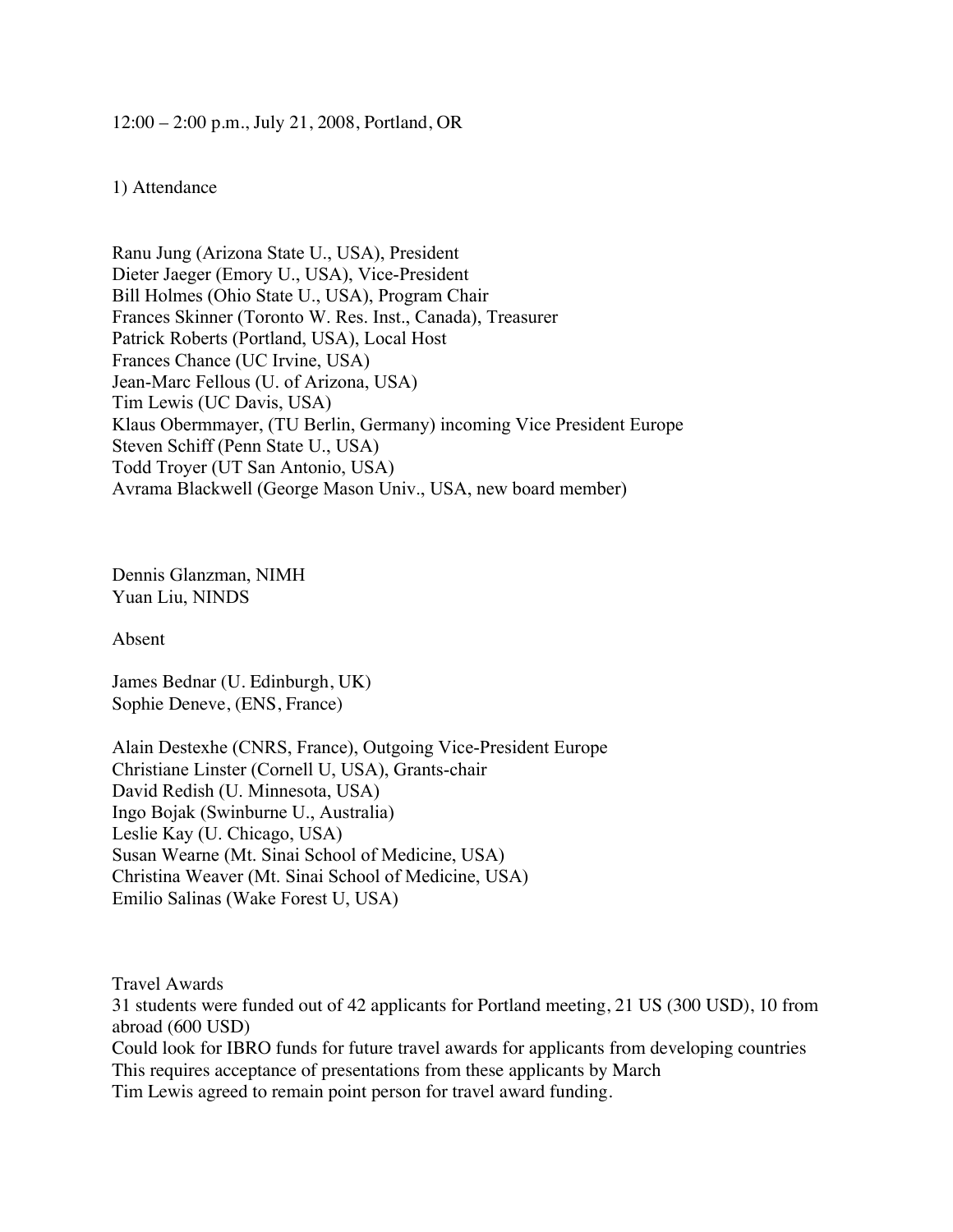Steven Schiff remarked that special tutorials for students from developing countries could be organized

## BMC publication

Bill Holmes: Bugs are pretty much worked out, system works well. Could use sponsorship for publications. Cost of BMC 2007/08 was \$8500. Quote for 09: \$8924 for 200 abstracts, \$14,000 for 350 abstracts.

We could do a better job in advertizing citable open-access abstracts in call for meeting submissions.

Report from local organizer (Patrick Roberts)

Generally things are going smooth. Student housing turned out to be a big workload (managing front desk jobs like keys etc). Not recommended for future meetings.

Travel grant checks (cut from the University) were also a headache.

Guidelines should clarify expenses for invited speakers in future. Some discussion ensued on this topic. Maybe should have a per diem standard? Need max for airline fare. Need to confirm speakers early. Need to put in some specs in instructions for local organizer. It was suggested (and agreed) that travel costs for invited speakers should be cheapest fare plus 30%.

PR for future meetings and cnsorg.org

Maybe dissemination of meeting announcement could be enhanced to get more submissions. (Attendance at Portland ~214 – pretty low). Post at Universities, listservs, Make .pdf postcard as e-mail attachment. Also hit previous attendees. Make use of Bernstein Center mailing lists. Steven Schiff volunteered to make a cnsorg.org Wikipedia entry.

First announcement of 2009 meeting should be September 2008

Maybe create poster for Berlin and send a packet to each country for local dissemination / mailing.

Need a logo.

Google Apps (Ranu)

For better information sharing within cnsorg.org a file management system could be started, e.g. google docs. Frances Chance and Ranu will look further into this.

Books (Ranu)

Maybe a link to cnsorg org could be put on a computational neuroscience book series (e.g. Springer). Books could come from workshops. Possible sponsorship by e.g. Springer.

Meeting Structure Maybe a tutorial day could precede main meeting [good for IBRO funding request etc] with reception at end of day. Berlin (Udo) Most contracts are signed. Minister will provide welcoming remarks!